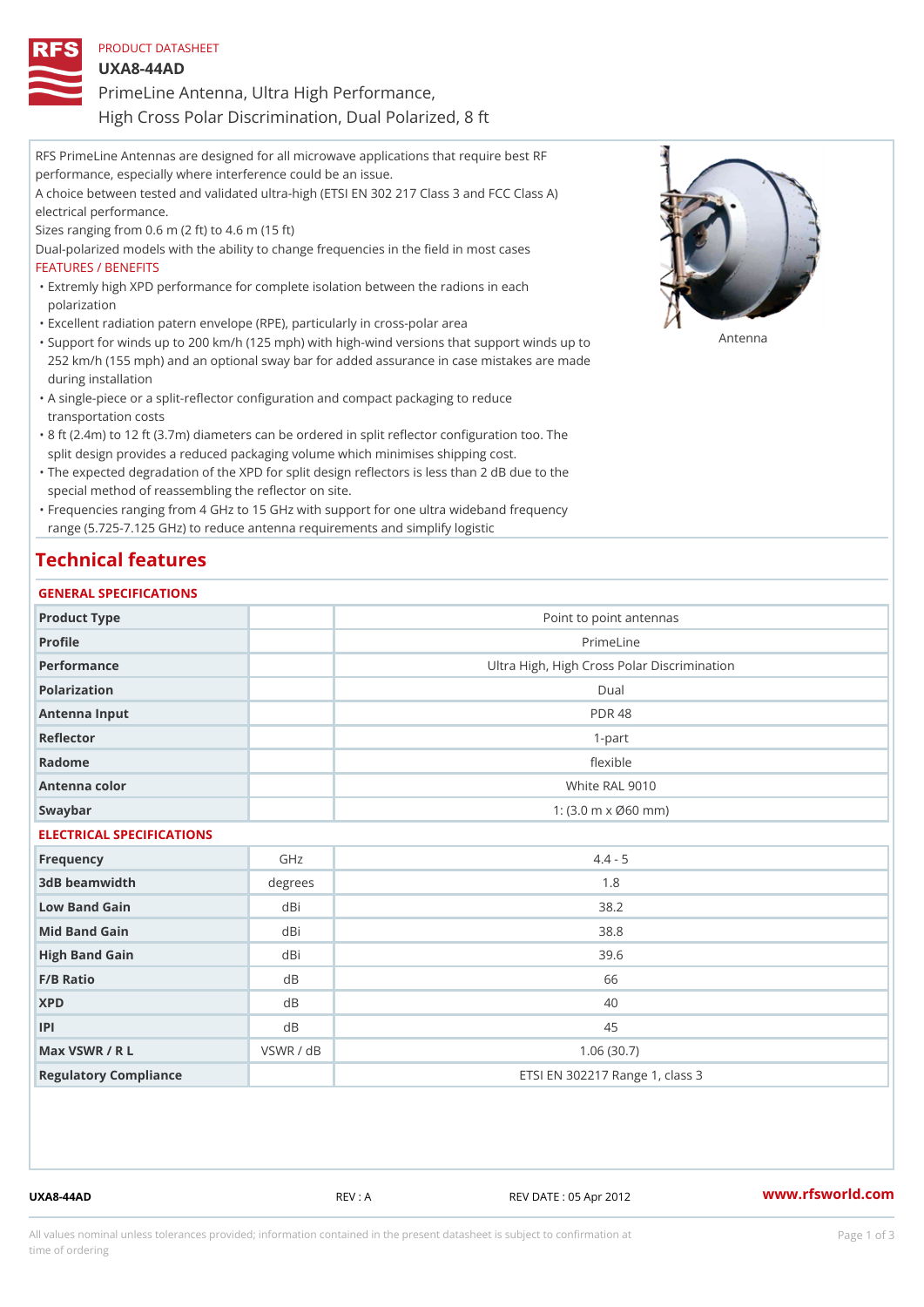# PRODUCT DATASHEET UXA8-44AD PrimeLine Antenna, Ultra High Performance, High Cross Polar Discrimination, Dual Polarized, 8 ft

| MECHANICAL SPECIFICATIONS                     |              |                                                                          |  |  |
|-----------------------------------------------|--------------|--------------------------------------------------------------------------|--|--|
| Diameter                                      | ft $(m)$     | 8(2.4)                                                                   |  |  |
| Elevation Adjustment                          | degree:      | ± 5                                                                      |  |  |
| Azimuth Adjustment                            | degree:      | ± 5                                                                      |  |  |
| Polarization Adjustment                       | degrees      | ± 5                                                                      |  |  |
| Mounting Pipe Diameter<br>minimum             | $mm$ (in)    | 114(4.5)                                                                 |  |  |
| Mounting Pipe Diameter<br>$m$ a x i $m$ u $m$ | $mm$ (in)    | 114(4.5)                                                                 |  |  |
| Approximate Weight                            | kg (lb)      | 180 (396)                                                                |  |  |
| Survival Windspeed                            | $km/h$ (mph) | 200 (125)                                                                |  |  |
| Operational Windspeed<br>$km/h$ (mph)         |              | 190 (118)                                                                |  |  |
| <b>STRUCTURE</b>                              |              |                                                                          |  |  |
| Radome Material                               |              | PVC coated fabric                                                        |  |  |
| FURTHER ACCESSORIES                           |              |                                                                          |  |  |
| optional Swaybar                              |              | 1: SMA-SK-60-3000A (3.0 m x Ø60 mm)                                      |  |  |
| Further Accessories                           |              | SMA-WK-8 : Wind Kit<br>SMA-SKO-UNIVERSAL-L : Universal sway bar fixation |  |  |
| <b>MOUNTOUTLINE</b>                           |              |                                                                          |  |  |
| m <sub>m</sub><br>$Dimension_A$<br>(in)       |              | 2616 (103.4)                                                             |  |  |
| m <sub>m</sub><br>Dimension_B<br>(in)         |              | 1450(57.1)                                                               |  |  |
| m m<br>$Dimen sion_C$<br>$\int$ in            |              | 460 (18.1)                                                               |  |  |

(in)

mm

mm (in)

m<sub>m</sub> (in)

 $Dim_D -$ 

Dimension\_E

Dimension\_F

 $114$  m m (4.5 \_ i r )  $\sqrt{$  ii p  $\ge$ 

190 (7.5)

310 (12.3)

1120 (44.1)

UXA8-44AD REV : A REV DATE : 05 Apr 2012 WWW.rfsworld.com